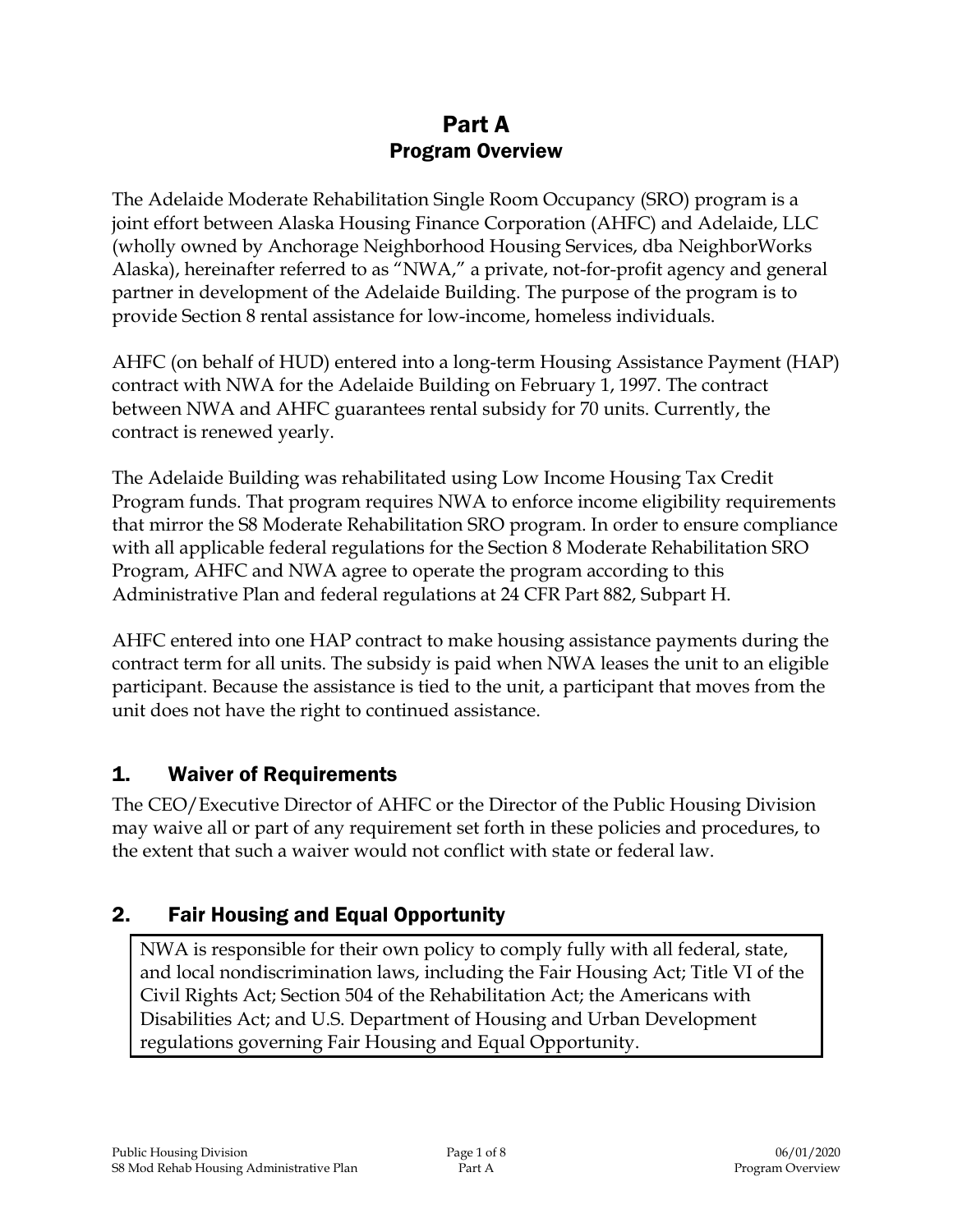It is the policy of AHFC to comply fully with all federal, state, and local nondiscrimination laws, including the Fair Housing Act; Title VI of the Civil Rights Act; Section 504 of the Rehabilitation Act; the Americans with Disabilities Act; and U.S. Department of Housing and Urban Development regulations governing Fair Housing and Equal Opportunity. A copy of AHFC's 504 Equal Access Statement and the Fair Housing Poster, form HUD-928.1A, is posted at each AHFC office site.

No person shall on the grounds of age, race, color, sex, religion, national or ethnic origin, familial status, disability, sexual orientation, gender identity, or marital status be excluded from participation in, be denied the benefits of, or be otherwise subjected to discrimination under AHFC housing programs.

To further its commitment to comply fully with applicable Civil Rights laws, AHFC will provide federal, state, or local information to applicants and participants in all rental assistance programs covered by this plan. The information will cover discriminatory practices and any recourse available to the family if they believe they are victims of illegal discrimination. All applicable Fair Housing information and discrimination complaint forms will be made available at AHFC offices.

AHFC's Fair Housing Statement is included on each application. AHFC will also post, in a conspicuous place within each of its offices, the following information:

- $\triangleright$  Information about access to this Administrative Plan
- $\triangleright$  Income limits for admission
- $\triangleright$  Grievance procedures

# 2.A Reasonable Accommodation

Sometimes people with disabilities may need a reasonable accommodation in order to take full advantage of AHFC housing programs and related services. When such accommodations are granted, they do not confer special treatment or advantage for the person with a disability; rather, they make the program fully accessible to him/her in a way that would otherwise not be possible due to his/her disability.

Because disabilities are not always apparent, AHFC and NWA will ensure that all applicants and participants are aware of the opportunity to request reasonable accommodations. Notifications to families covering regular and interim examinations, inspections, appointments, or termination of assistance will include information about how to request a reasonable accommodation. In addition, all written information and advertisements will contain the appropriate equal opportunity language and logo.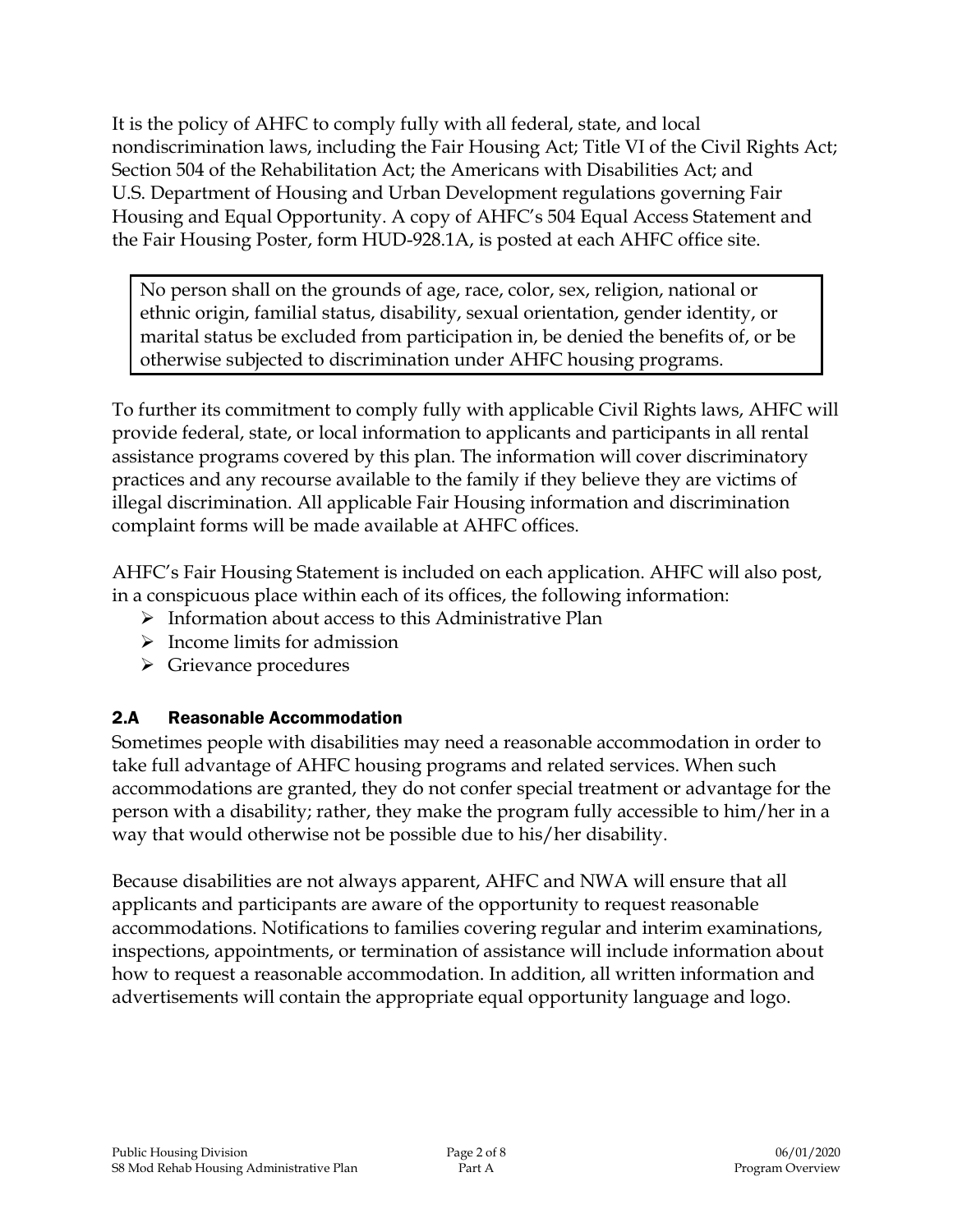### 2.B Marketing Plan

## HUD Regulation 24 CFR 882.808(a)

Outreach to homeless individuals and appropriate organizations. (1) The HA or the owner must undertake outreach efforts to homeless individuals so that they may be brought into the program. The outreach effort should include notification to emergency shelter providers and other organizations that could provide referrals of homeless individuals. If the owner conducts the outreach effort, the owner must notify the HA so that it may provide referrals of homeless individuals.

(2) Additional outreach concerns. If the procedures that the HA or owner intends to use to publicize the availability of this program are unlikely to reach persons of any particular race, color, religion, sex, age, national origin, or mental or physical disability who may qualify for admission to the program, the HA or owner must establish additional procedures that will ensure that such persons are made aware of the availability of the program. The HA or owner must also adopt and implement procedures to ensure that interested persons can obtain information concerning the existence and location of services and facilities that are accessible to persons with disabilities.

(3) First priority for homeless individuals. Homeless individuals must have the first priority for occupancy of housing rehabilitated under this program.

### AHFC Policy

- 1. NWA is responsible for marketing the Adelaide Building. Outreach efforts will take into consideration applicants with special needs, families who are least likely to apply, and other eligible families.
- 2. Only individuals who meet the homeless definition can be housed at the Adelaide Building.

### 2.C Limited English Proficiency (LEP) Plan

NWA is responsible for developing its own LEP Plan and communicating it to the residents of the Adelaide Building.

AHFC is committed to ensuring that Limited English Proficient (LEP) individuals have meaningful access to public housing assistance information and/or services regardless of their ability to communicate in English. LEP individuals are defined as individuals who do not speak English as a primary language or are limited in their ability to read, write, speak, or understand English.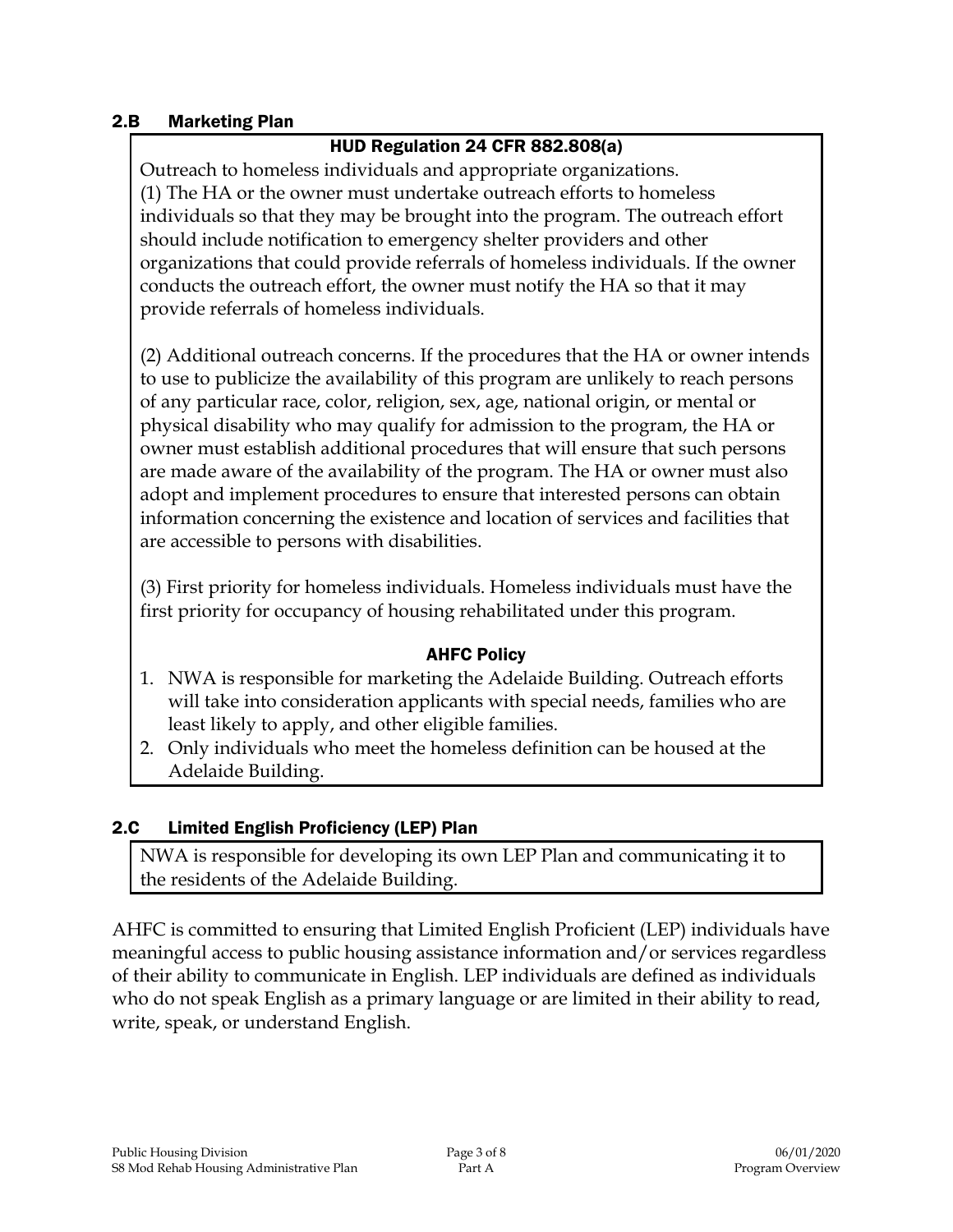AHFC will follow the procedures below to assist LEP families:

- 1. AHFC will use the Census Bureau Language Identification Flashcard<sup>1</sup>, whenever necessary, to identify the language spoken by the LEP customer.
- 2. AHFC field staff will communicate with LEP customers by using, in descending order: in-house bilingual staff, adult family members, volunteer interpreters, telephonic interpretation services, or contract interpreters.
- 3. AHFC will honor a customer's request to use a bilingual case manager or social service worker as the interpreter, when the customer is accompanied to a housing assistance appointment by an interpreter.
- 4. AHFC will honor a customer's request to use an adult family member or adult friend as interpreter, if the customer is accompanied by the interpreter at an appointment.

# 3. Responsibilities

## 3.A Alaska Housing Finance Corporation

- 1. Perform quality assurance inspections in accordance with inspection requirements set forth in Part E;
- 2. Verify the portions of rent paid by the family and AHFC;
- 3. Make timely housing assistance payments to a landlord in accordance with the HAP contract;
- 4. Renew the contract yearly, which may include a rent increase.
- 5. Administer and enforce the housing assistance payments contract with NWA;
- 6. Provide sound financial management of the program.

# 3.B NeighborWorks Alaska

- 1. Publish and disseminate information about the availability and nature of housing assistance under the program;
- 2. Explain the program to families;
- 3. Affirmatively further fair housing goals and comply with equal opportunity requirements;
- 4. Market units with accessible features to people with disabilities;
- 5. Screen all family members and deny assistance according to policy;

 $\overline{a}$ 

<sup>1</sup> 2010 U.S. Census Bureau Language Identification Flashcard.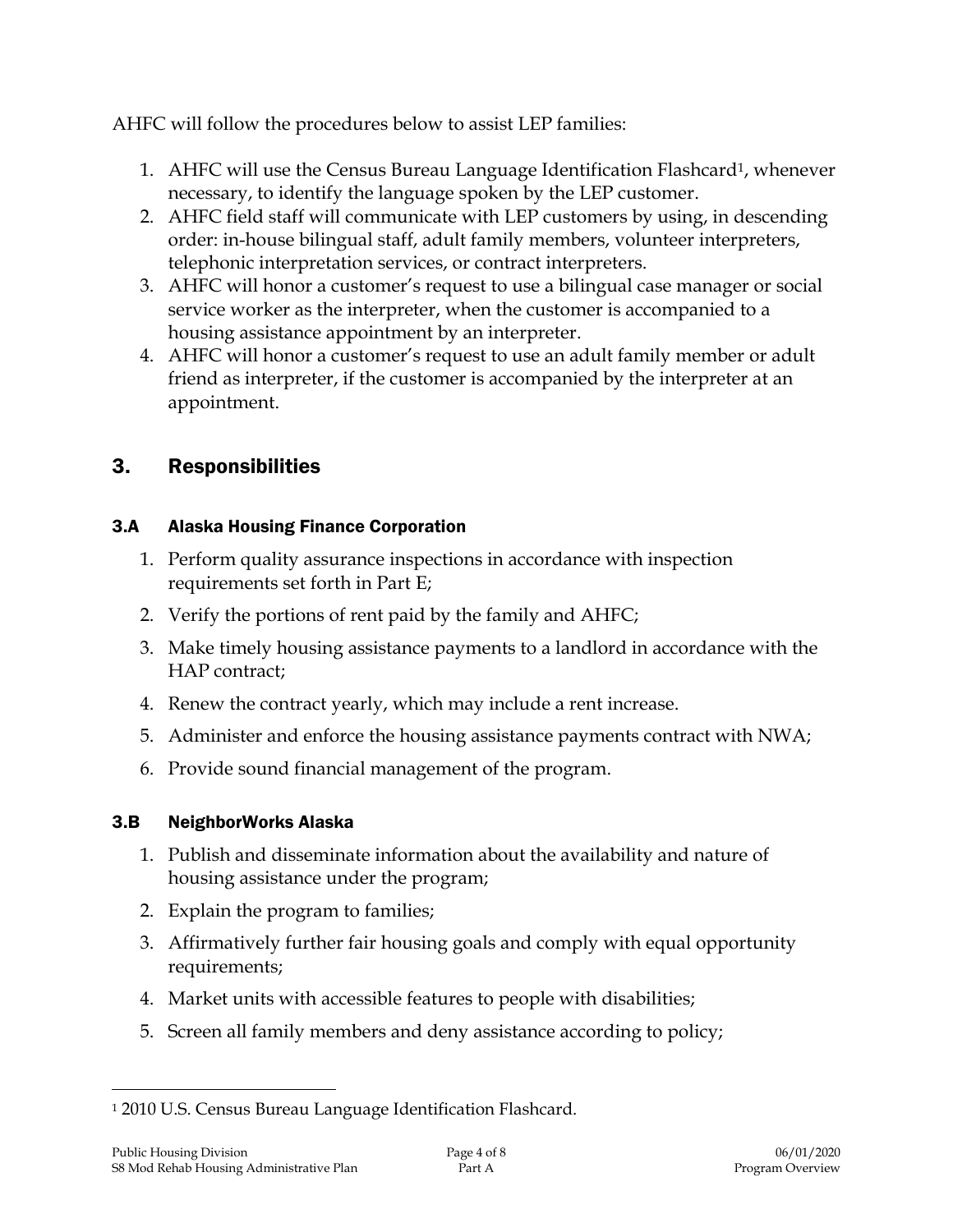- 6. Receive applications from families, determine eligibility, maintain the waiting list, select applicants, and provide housing information to families;
- 7. Obtain and verify evidence of citizenship and eligible immigration status in accordance with 24 CFR 5;
- 8. Inspect the unit before the assisted occupancy begins and in accordance with inspection requirements set forth in Part E;
- 9. Determine the portions of rent paid by the family and AHFC;
- 10. Examine and verify family income, size, and composition at admission and in accordance with regular examination requirements;
- 11. Determine whether to terminate tenancy of a family for violation of family obligations;
- 12. Provide informal review procedures for certain decisions concerning applicants;
- 13. Provide informal hearing procedures for certain decisions concerning participants;
- 14. Provide sound financial management of the program.

# 4. Utility Allowance

## HUD Regulation – 24 CFR 882.510

The PHA must determine, at least annually, whether an adjustment is required in the Utility Allowance applicable to the dwelling units in the Program, on grounds of changes in utility rates or other change of general applicability to all units in the Program. The PHA may also establish a separate schedule of allowances for each building of 20 or more assisted units, based upon at least one year's actual utility consumption data following rehabilitation under the Program. If the PHA determines that an adjustment should be made in its Schedule of Allowances or if it establishes a separate schedule for a building which will change the allowance, the PHA must then determine the amounts of adjustments to be made in the amount of rent to be paid by affected Families and the amount of housing assistance payments and must notify the Owners and Families accordingly. Any adjustment to the Allowance must be implemented no later than at the Family's next reexamination or at lease renewal, whichever is earlier.

## AHFC Policy

There are no tenant-paid utilities at the Adelaide Building.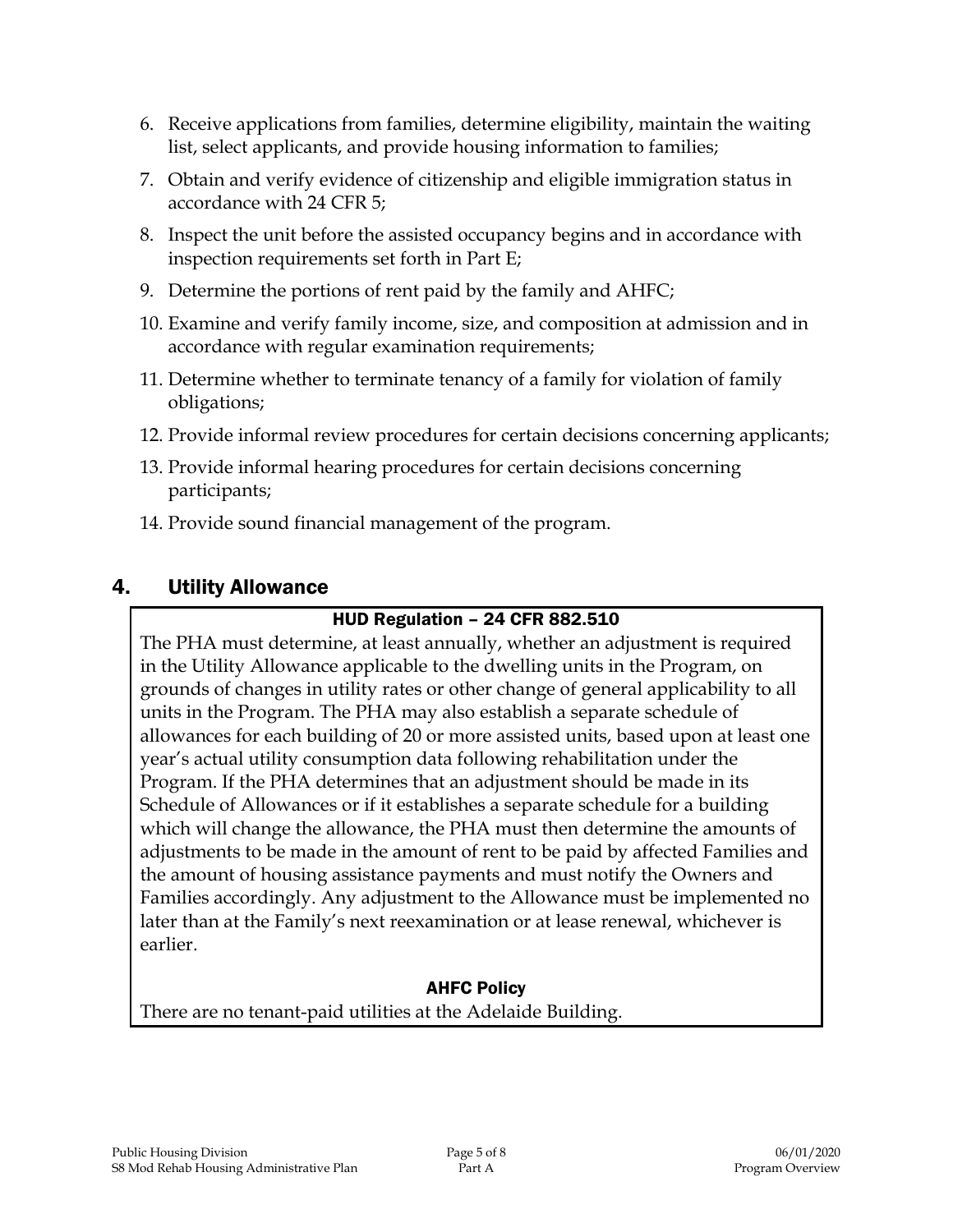# 5. Privacy Act and Confidentiality of Records

NWA will specify its policies and procedures regarding the confidentiality of family records.

Families, applicants, or the public may request copies of documentation or policies from AHFC.

# 6. Quality Assurance

AHFC has developed a quality assurance policy and procedure. See Quality Assurance and File Maintenance.

# 7. Code of Conduct and Ethical Standards

NWA will specify its code of conduct and ethical standards in its policy and procedures.

The Public Housing Division adheres to the State of Alaska Executive Ethics Act (Alaska Statute 39.52.010). Every employee is required to acknowledge receipt and understanding of the Act at time of employment and annually.

In addition, AHFC's Personnel Rules include:

- $\triangleright$  Rule 15 Drug- and Alcohol-Free Workplace Policy
- $\triangleright$  Rule 16 Prohibited Employment Activities and Relationships
- $\triangleright$  Rule 17 Reporting Misconduct or Violations of Law or Policy
- $\triangleright$  Rule 18 Anti-Discrimination and Harassment
- $\triangleright$  Rule 19 Threatening, Disruptive or Violent Behavior in the Workplace

# 8. Definitions

## 8.A Agreement to Enter into Housing Assistance Payments Contract (Agreement) 24 CFR 882.802

Agreement to enter into housing assistance payments contract (Agreement). A written agreement between the owner and the HA that, upon satisfactory completion of the rehabilitation in accordance with requirements specified in the Agreement, the HA will enter into a housing assistance payments contract with the owner.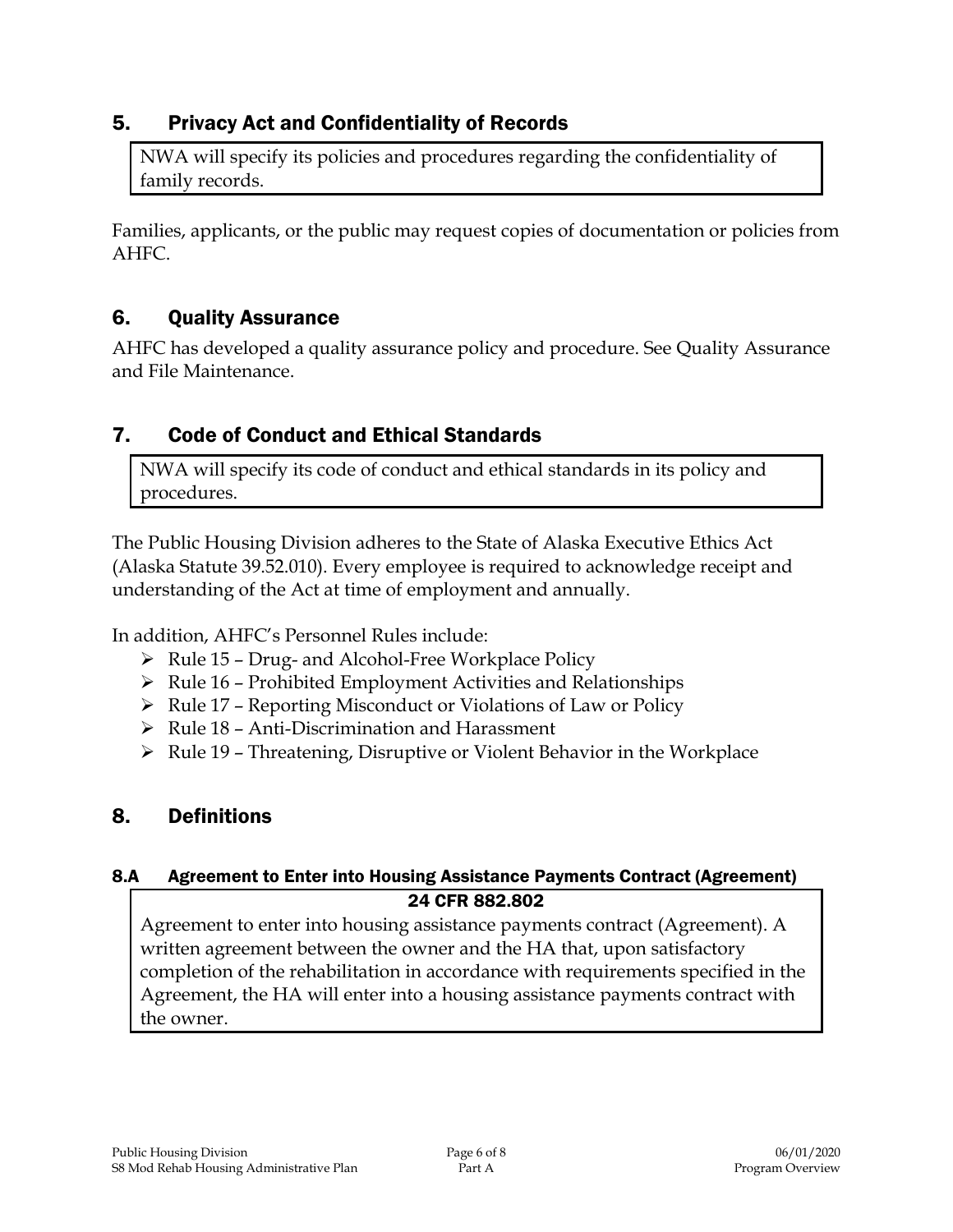## 8.B AHFC

The Alaska Housing Finance Corporation, the public housing authority responsible for administration of the Section 8 SRO program subsidy.

## 8.C Annual Contributions Contract (ACC)

This is a written contract between HUD and AHFC. Under the ACC, HUD agrees to make payments to AHFC, over a specified term, for housing assistance payments to owners and for AHFC's administrative fee. The ACC specifies the maximum payment over the ACC term.

### 8.D Applicant

An individual that has not executed a lease agreement and has not received any subsidy from AHFC.

### 8.E Eligible Individual

### 24 CFR 882.802

Eligible individual. An individual who is capable of independent living and is authorized for admission to assisted housing under 24 CFR part 5.

#### 8.F Homeless

#### 24 CFR 882.802

Homeless individual. An individual as described in section 103 of the McKinney Act (42 U.S.C. 11302).

#### 8.G McKinney Act

### 24 CFR 882.802

McKinney Act. The Stewart B. McKinney Homeless Assistance Act (42 U.S.C. 11301 et seq.).

### 8.H Moderate Rehabilitation

## 24 CFR 882.802

Moderate rehabilitation. Rehabilitation involving a minimum expenditure of \$3,000 for a unit, including its prorated share of work to be accomplished on common areas or systems, to upgrade to decent, safe, and sanitary condition to comply with the Housing Quality Standards or other standards approved by HUD, from a condition below those standards (improvements being of a modest nature and other than routine maintenance).